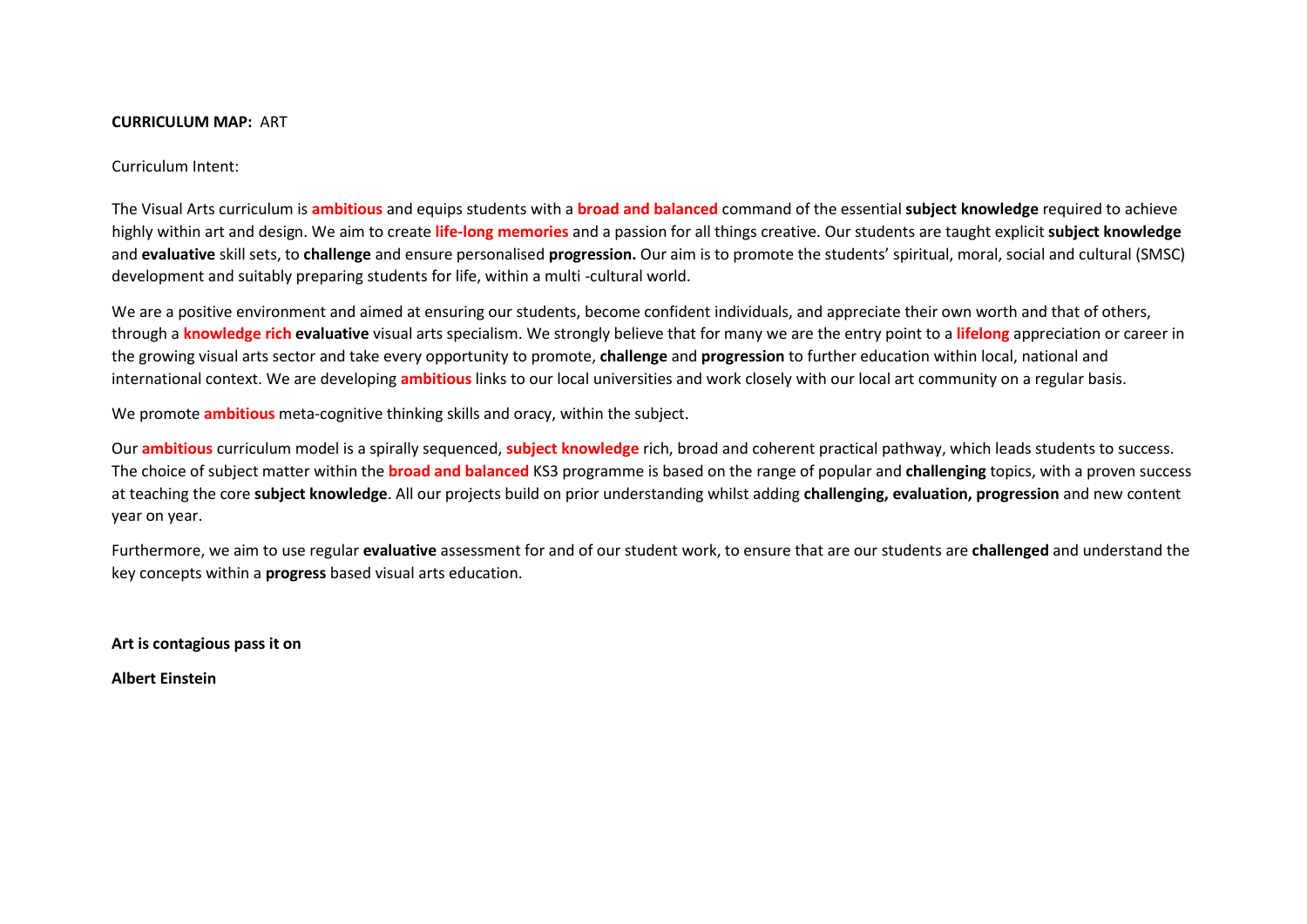## **Year 7**

Overview:

During the **YEAR 7 CURRICULUM** students will look specifically at the golden threads within **ART** –

- **Develop**
- **Experiment**
- **Record**
- **Present (Final Outcomes)**

The subjects covered will be a **BASIC INTRODUCTION** to the knowledge needed to develop across the key stage and beyond. The students will focus on the following aspect of art:

- **Observational Drawing:** 
	- o Baseline Tests
- **Basic Colour Theory**
	- o Colour Mixing
- **3D Relief Images**
	- o Abstract Portraits
- **Print Making:**
	- o Monochromatic Lino Printing
	- o Print Making:
- **3D Construction** 
	- o Abstract Musical Instruments
	- o 3D Sculpture
- **Photography Project** 
	- o Self Portraits
	- o Basic Photography (Ipads)

o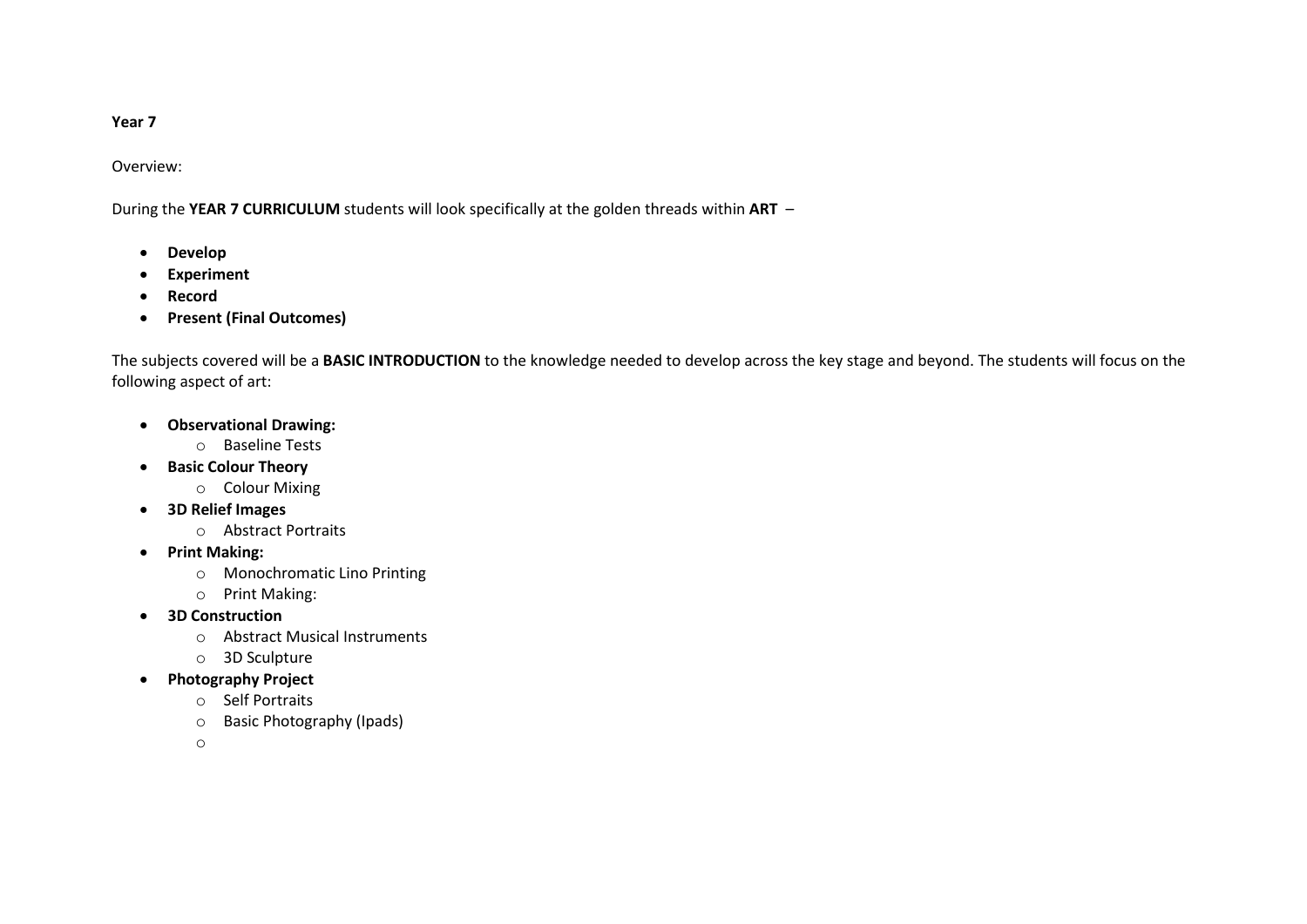| Term 1                                                                                                                                                          | Term 2                                                                                                                                                                                                                            | Term 3                                                                                                                                                                          | Term 4                                                                                                                                                                                                | Term 5                                                                                                                                                  | Term 6                                                                                                                      |
|-----------------------------------------------------------------------------------------------------------------------------------------------------------------|-----------------------------------------------------------------------------------------------------------------------------------------------------------------------------------------------------------------------------------|---------------------------------------------------------------------------------------------------------------------------------------------------------------------------------|-------------------------------------------------------------------------------------------------------------------------------------------------------------------------------------------------------|---------------------------------------------------------------------------------------------------------------------------------------------------------|-----------------------------------------------------------------------------------------------------------------------------|
| <b>Observational Drawing</b><br><b>Baseline Test.</b><br>During this unit the<br>students will be<br>taught the basics of                                       | <b>Basic Colour Theory</b><br><b>Colour Mixing</b><br>During this unit the<br>students will be<br>taught the basics of                                                                                                            | <b>3D Relief Images</b><br><b>Abstract Portraits</b><br>During this unit the<br>students will be<br>taught the basics of                                                        | <b>Print Making</b><br><b>Monochromatic Lino</b><br>Printing<br>During this unit the<br>students will be<br>taught the basics of:                                                                     | <b>3D Construction</b><br><b>Abstract Musical</b><br><b>Instruments</b><br>During this unit the<br>students will be<br>taught the basics of             | <b>Photography Project</b><br><b>Self Portraits</b><br>During this unit the<br>students will be taught<br>the basics of     |
| • Grid Method<br><b>Drawing</b><br><b>Secondary Source</b><br>$\bullet$<br><b>Materials</b><br>• Pencil Tone<br>Mark Making<br>• Personal<br><b>Evaluations</b> | <b>Primary Colours</b><br>$\bullet$<br><b>Secondary Colours</b><br>$\bullet$<br>Water Colours<br>$\bullet$<br><b>Painting Equipment</b><br>$\bullet$<br>Pablo Picasso<br>$\bullet$<br>Personal<br>$\bullet$<br><b>Evaluations</b> | • 2D Relief Images<br><b>Secondary Source</b><br><b>Materials</b><br>• 3d Construction<br><b>Cutting Techniques</b><br>$\bullet$<br>Personal<br>$\bullet$<br><b>Evaluations</b> | <b>Grid Method</b><br>$\bullet$<br><b>Drawing Revisited</b><br><b>Secondary Source</b><br>$\bullet$<br><b>Materials</b><br>Lino Tools<br>$\bullet$<br>Lino Printing<br>Personal<br><b>Evaluations</b> | • Grid Method<br><b>Drawing</b><br>Sculptural form<br>$\bullet$<br>3D construction<br>Joining techniques<br>Personal<br>$\bullet$<br><b>Evaluations</b> | Lighting<br>$\bullet$<br>Composition<br>$\bullet$<br>Set design<br>$\bullet$<br>Personal<br>$\bullet$<br><b>Evaluations</b> |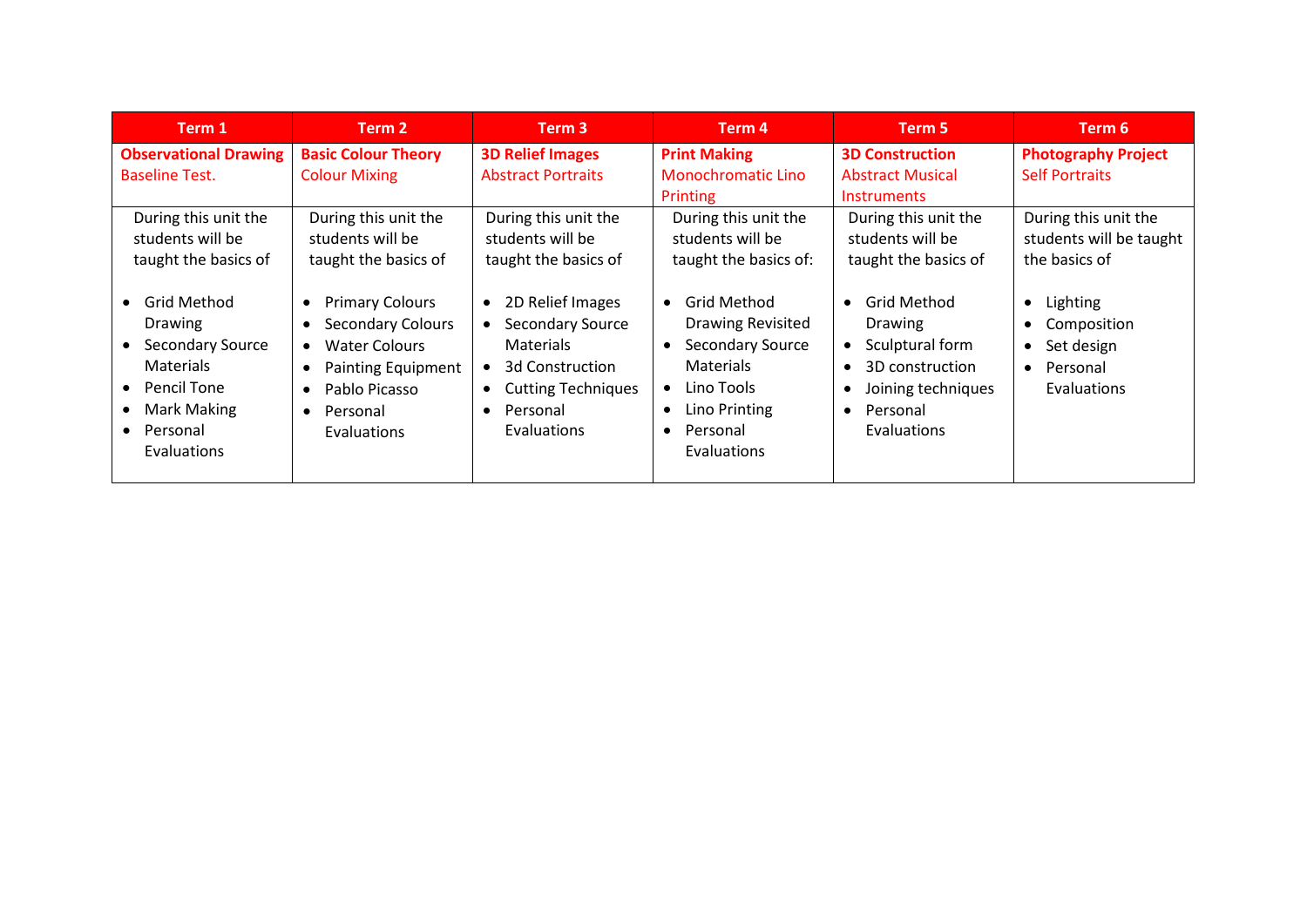## **CURRICULUM MAP** – ADT

Curriculum Intent:

The design technology curriculum is **ambitious** and equips students with a **broad and balanced** command of the essential **subject knowledge**. Our aim is to create **life-long memories** and a passion for all things STEM. Our students are taught explicit **subject knowledge** and **evaluative** skill sets, to **challenge** and ensure personalised **progression.**

We are a positive environment and aimed at ensuring our students, become confident individuals, and appreciate their own worth and that of others, through a **knowledge rich** curriculum. We take every opportunity to promote **challenge** and **progression** within the subject giving the students insight into to further education within local, national and international context. We are developing **ambitious** links to promote our STEM program.

We promote meta-cognitive thinking skills and oracy, within the subject. Our **ambitious** STEM focused curriculum model is a spirally sequenced, **subject knowledge** rich, broad and coherent practical pathway, which **challenges** students to succeed. Our projects are **broad and balanced,** build on prior understanding, whilst adding **challenging, evaluation, progression** and new content year on year.

Furthermore, we aim to use regular **evaluative** assessment for and of our student work, to ensure that are our students are **challenged** and understand the key concepts within a **progress-based** STEM education.

**"We Are Changing the World with Technology"**

**Bill Gates**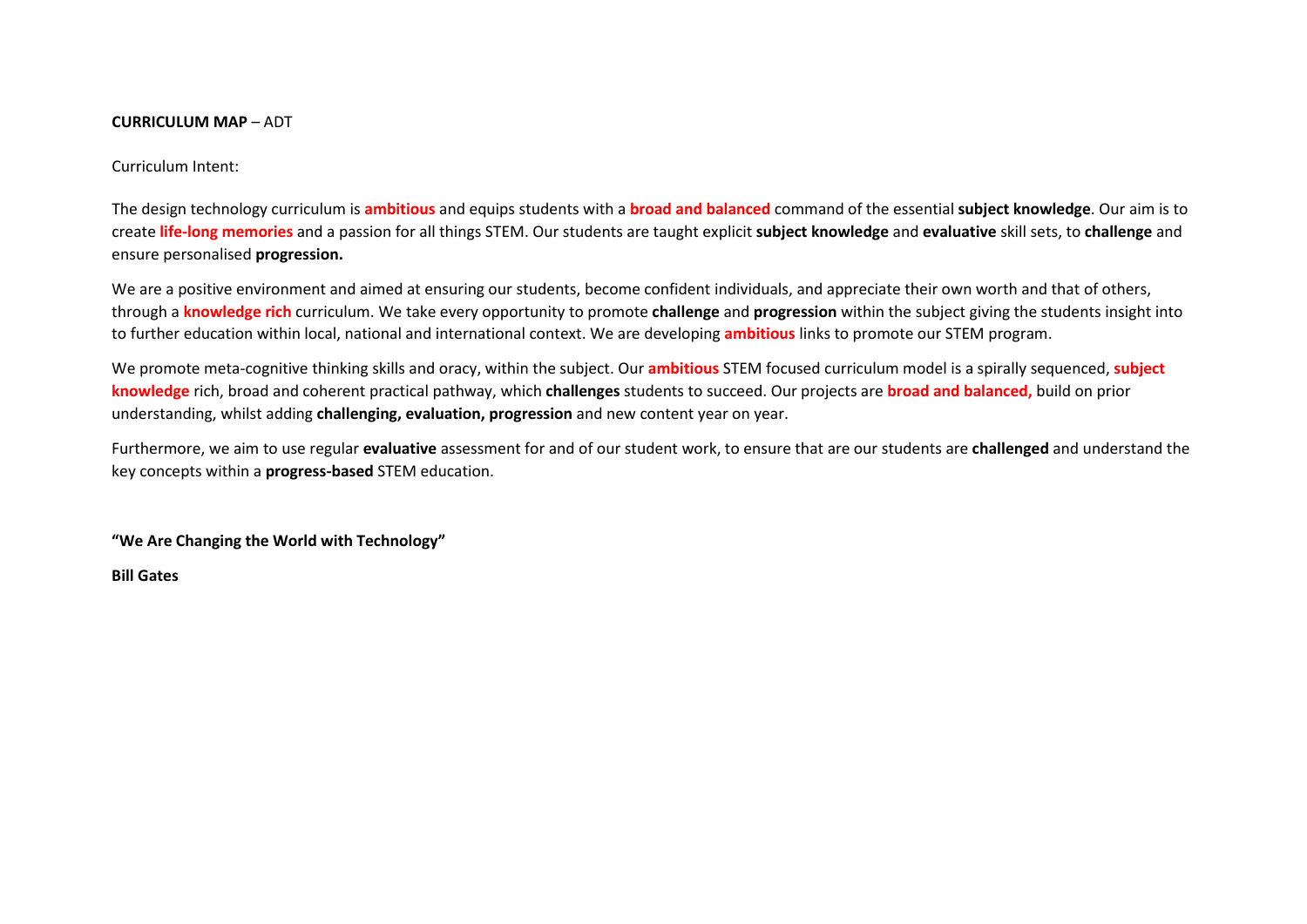# **Year 7**

# **Overview:**

During the **YEAR 7 CURRICULUM** students will look specifically at the golden threads within **DESIGN TECHNOLOGY** –

- **Plan**
- **Design**
- **Make**
- **Evaluate**

The subjects covered will be a **BASIC INTRODUCTION** to the knowledge needed to develop across the key stage and beyond. The students will focus on the following aspect of design technology

- **Isometric Drawing** 
	- o Graphic Products
- **Basic Engineering**
	- o Mechanical Linkage Systems
	- o Engineering Materials
	- o Understanding Practical Engineering
	- o Newtonian Physics & Engineering
- **Food Technology** 
	- o The Good Food Guide
- **Forces and Motion:**
	- o Engineering Challenges